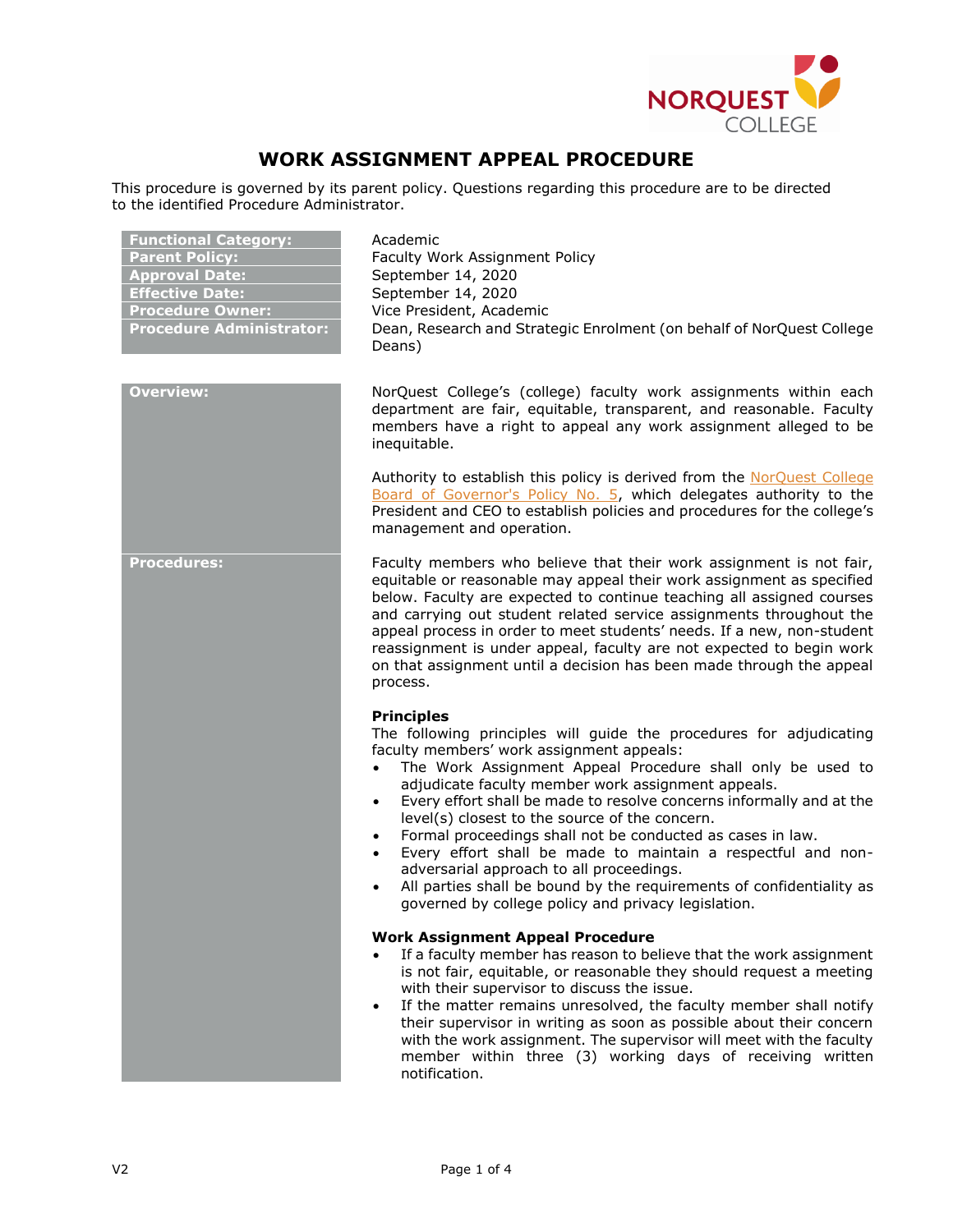

- The faculty member's supervisor will advise the faculty member, in writing, of the supervisor's decision within two (2) working days of the meeting.
- If the matter is not resolved to their mutual satisfaction, the faculty member may, within two (2) working days of receiving the supervisor's written decision, submit a written request for appeal to their Dean. This request shall include a summary of the decision in dispute, the grounds for the appeal, and the proposed remedy.
- The Associate Dean and/or Dean will hold a meeting with the faculty member and the supervisor within three ( 3) working days of receiving the faculty member's written appeal. The Dean will advise the faculty member in writing of their decision within two (2) working days of this meeting.
- If the faculty member disagrees with the Dean's decision, the faculty member has two (2) working days to initiate a formal appeal by submitting a completed [Work Assignment Appeal Form](http://theq.norquest.ca/Departments/TeachingLearning/Public-Documents/Forms/Work-Assignment-Appeal-Form.aspx) to their Dean and Vice President, Academic .
- The Vice President, Academic will, within two (2) working days from receipt of the Work Assignment Appeal Form initiate the formation of an Appeal Panel .
- The Appeal Panel will convene within five (5) working days of receiving the faculty member's Work Assignment Appeal Form from the Dean.
	- o The Appeal Panel will review documentation, interview parties as necessary, and render a final decision.
- The Appeal Panel will notify the faculty member, in writing, of their decision within two (2) working days of the meeting. The decision of this panel will be final.

The faculty member may select an attendant to assist them through the appeal process. An attendant is an individual selected by the faculty member to consult with, accompany , or assist at any formal meeting related to the appeal. The attendant may observe but may not participate in any proceedings without the permission of a designated college official.

## **Appeal Panel Membership**

- One Chair appointed by the Vice President , Academic . The Chair will not have been already involved in the work assignment decision under appeal. The Appeal Panel Chair normally will be a Dean or Associate Dean from a different Faculty .
- One unaffiliated Chair/Associate Chair .
- One Faculty Association Executive Member (if possible this will be the Vice President, Faculty Welfare) .

| Appear – Procedure Summary |                                                                                                                                                         |                                                                          |  |  |  |
|----------------------------|---------------------------------------------------------------------------------------------------------------------------------------------------------|--------------------------------------------------------------------------|--|--|--|
| WHO                        | <b>WHAT</b>                                                                                                                                             | WHFN                                                                     |  |  |  |
| <b>Faculty Member</b>      | When a concern<br>arises with the<br>work assignment,<br>the faculty member<br>should talk to their<br>immediate<br>supervisor to<br>resolve the issue. | As soon as possible<br>after being advised<br>of the work<br>assignment. |  |  |  |

## **Appeal – Procedure Summary**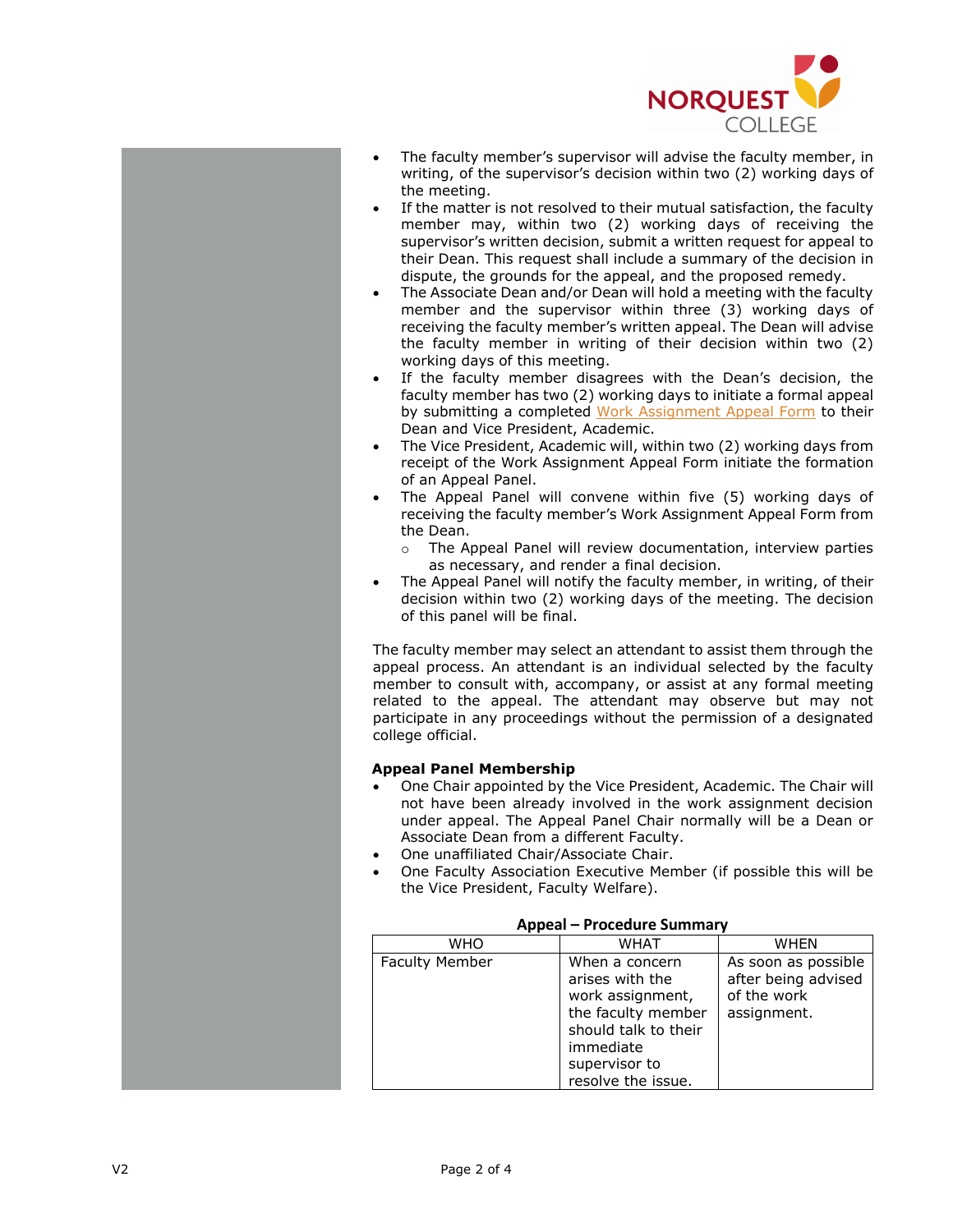

| <b>Faculty Member</b>                          | If issue is<br>unresolved, notify<br>the supervisor, in<br>writing, that they<br>have a concern<br>with their work<br>assignment.                                                                                                      | As soon as possible<br>after meeting with<br>supervisor.                                                      |  |
|------------------------------------------------|----------------------------------------------------------------------------------------------------------------------------------------------------------------------------------------------------------------------------------------|---------------------------------------------------------------------------------------------------------------|--|
| Supervisor and Faculty<br>Member               | Supervisor and<br>faculty member<br>meet to discuss the<br>issue and attempt<br>resolution.                                                                                                                                            | Within 3 working<br>days of receiving<br>the written<br>notification.                                         |  |
| Supervisor                                     | The supervisor shall<br>notify the faculty<br>member, in writing,<br>of the supervisor's<br>decision.                                                                                                                                  | Within 2 working<br>days of the<br>meeting.                                                                   |  |
| <b>Faculty Member</b>                          | If issue is<br>unresolved, notify<br>the supervisor, in<br>writing, that they<br>continue to have a<br>concern with their<br>work assignment.                                                                                          | Within 2 working<br>days of receiving<br>the supervisors<br>written decision.                                 |  |
| Supervisor                                     | The supervisor shall<br>arrange a meeting<br>of the supervisor,<br>faculty member,<br>and Dean to discuss<br>the work<br>assignment.                                                                                                   | Within 3 working<br>days of the written<br>request.                                                           |  |
| Dean, Supervisor, and<br><b>Faculty Member</b> | The Dean,<br>supervisor and<br>faculty member<br>meet to discuss the<br>issue and attempt<br>resolution.                                                                                                                               | Within 2 working<br>days the Dean<br>shall notify the<br>faculty member, in<br>writing, of their<br>decision. |  |
| <b>Faculty Member</b>                          | If the faculty<br>member disagrees<br>with the Dean's<br>decision, the faculty<br>member initiates an<br>appeal by<br>submitting the<br>Work Assignment<br>Appeal Form to the<br>Dean and Vice<br>President, Teaching<br>and Learning. | Within 2 working<br>days of receiving<br>the Dean's decision                                                  |  |
| Vice President,<br>Academic                    | Initiates an Appeal<br>Panel.                                                                                                                                                                                                          | Within 2 working<br>days of receiving<br>the Work<br>Assignment Appeal<br>Form.                               |  |
| Appeal Panel                                   | Meets to review<br>documentation,<br>interview parties,                                                                                                                                                                                | Within 5 working<br>days of receiving<br>the Work                                                             |  |